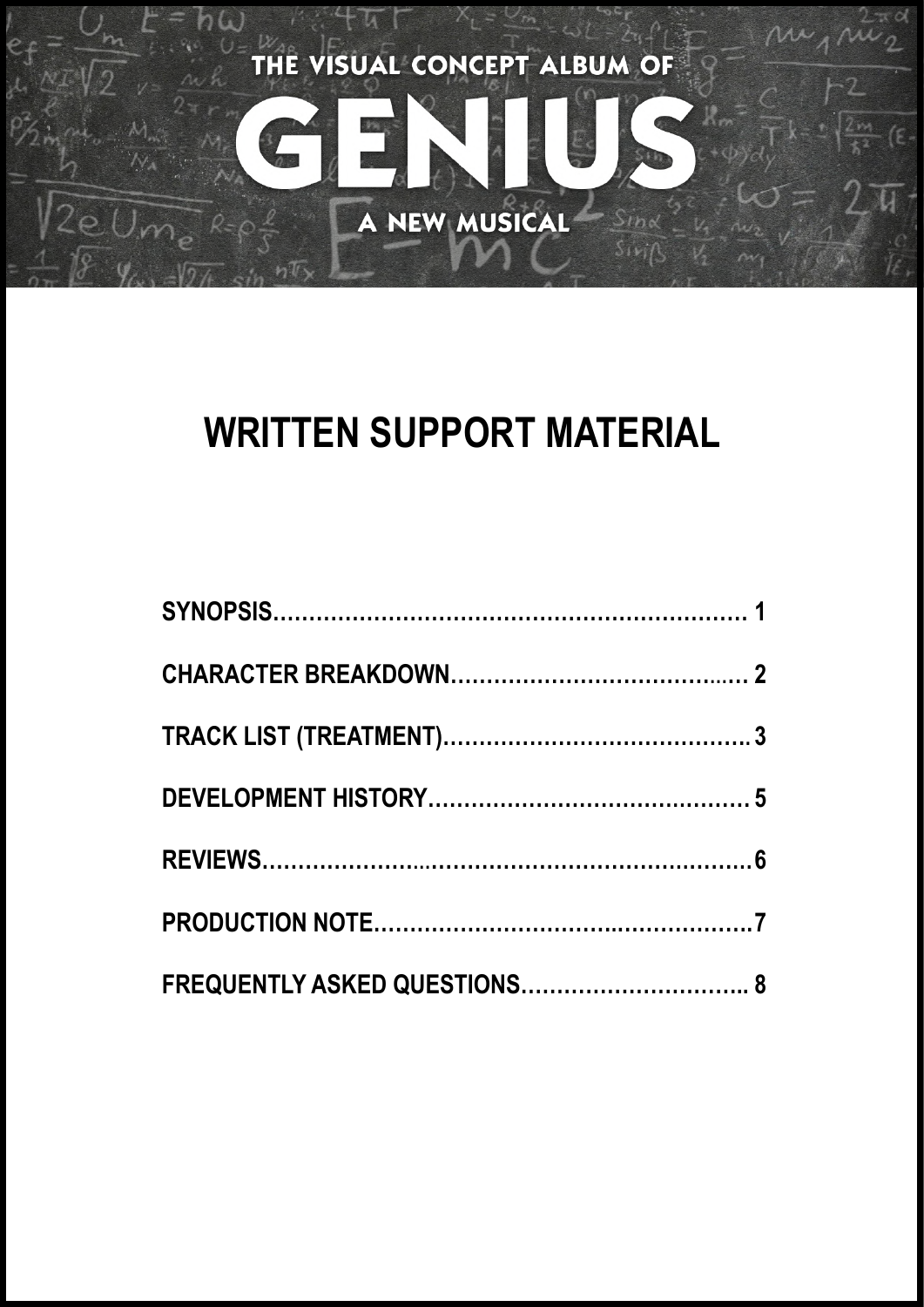

### **SYNOPSIS**

When Albert Einstein meets the exceedingly clever and ambitious Mileva Maric at the Zurich Polytechnic, they become instant rivals despite their common desire to revolutionise physics and change the way people see the universe. When Einstein combats the prejudice of the Polytechnic and secures Mileva an internship position with the great Nobel laureate Phillip Lenard, a fervent romance sparks between Einstein and Mileva. However, when Lenard learns that Einstein has beat him to publishing a theory on the photoelectric effect, Lenard decides to do everything in his power to take back his 'due' credit and tarnish Einstein's reputation.

After Mileva suspiciously fails her final year at the Polytechnic, Einstein and her vow to work together on the theory of relativity, which they believe will give them the recognition they deserve. Hendrik Lorentz, a flashy, has-been, Nobel prize winner becomes a mentor to Einstein, convincing him of the importance of persuading the press and becoming a celebrity in order to gain recognition for a theory. A quest for proof ensues as Lenard races Einstein and Mileva to the solution for Relativity.

*GENIUS is about looking back at history and questioning what we take for granted, who deserves recognition, and whether there are missing pieces to the stories we are told. The contemporary energetic pop/rock score blended with sounds of early 20th century Europe, will create a dynamic musical landscape to give an insight into the greatest minds of all time.*

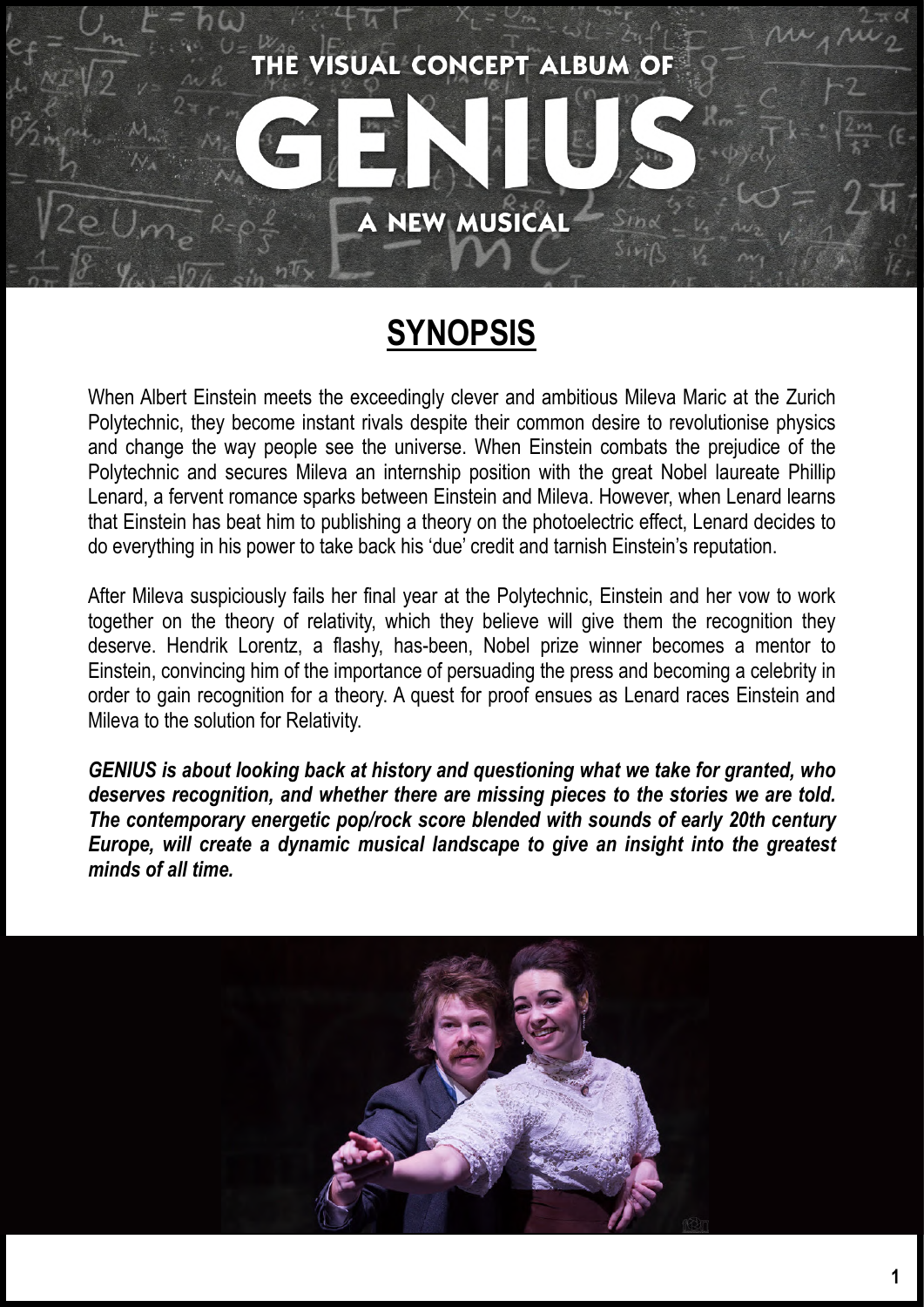

## **CHARACTER BREAKDOWN**

#### **ALBERT EINSTEIN**

20s. A rebellious, starry eyed physicist. Obsessed with discovering the secrets of the universe. Quixotic and constantly lost in his thoughts.

#### **MILEVA MARIC**

20s. Fiercely intelligent, strong, ambitious and has dreams of becoming a great physicist.

#### **PHILLIP LENARD**

40s. A bitter and prejudiced genius. Obsessive, jealous and calculating, with a deep desire for recognition

#### **HELENE SAVIC**

20. Sardonic sense of humour. Warm and would do anything for Mileva, her best friend.

#### **HENDRIK LORENTZ**

40s. Has a flare for the dramatic and sense of self importance. Light hearted and jovial; somewhat wistful about the fact he has lost his touch as a physicist.

#### **MICHELE BESSO**

20s. Soft-spoken and intellectual. Einstein's oldest and most loyal friend. Einstein described him as "the best sounding board in all of Europe."

#### **ENSEMBLE**

Reporters/Physicists/Patent Clerk Officers.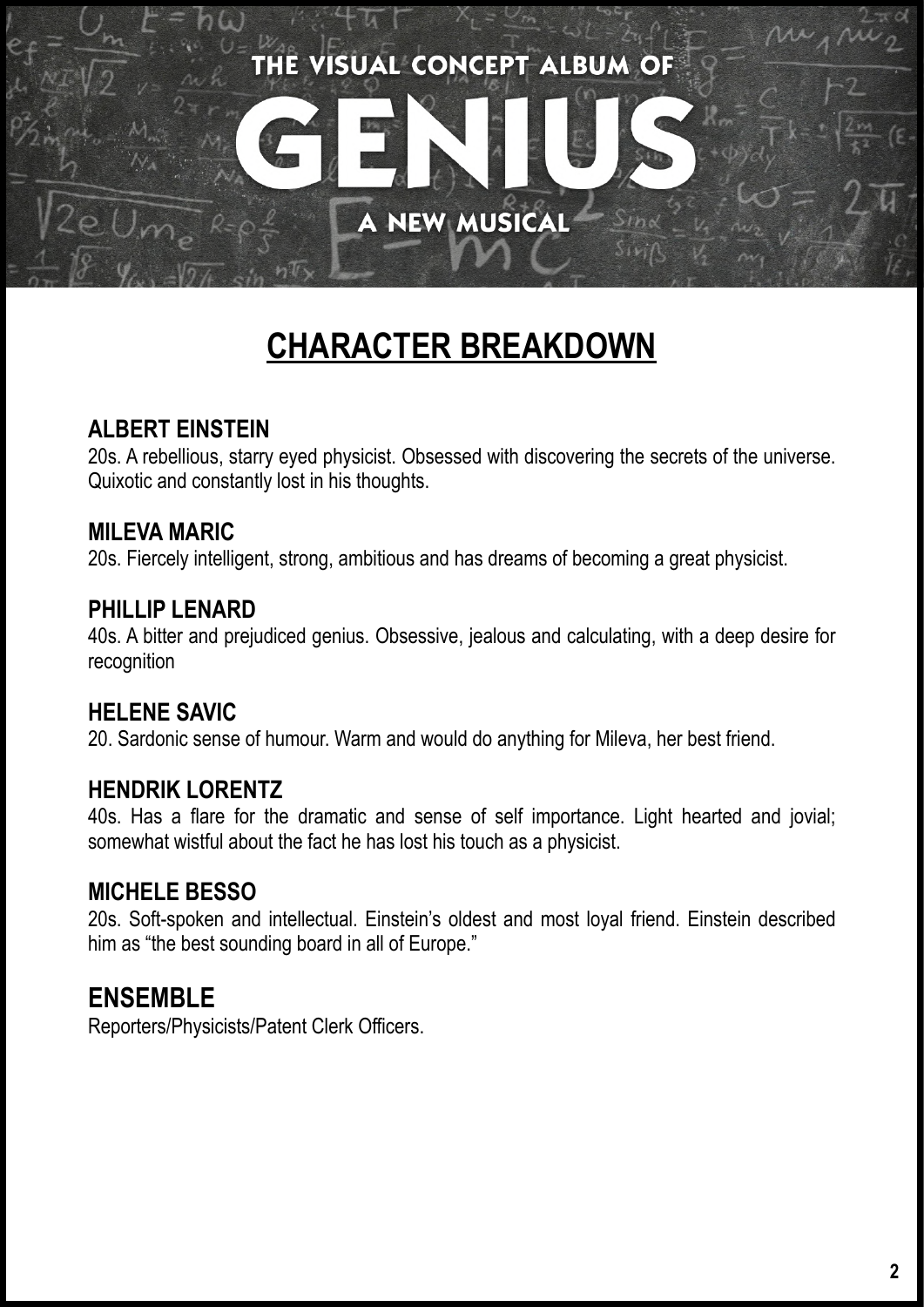

# **TRACK LIST (TREATMENT)**

#### **1.**

#### **"OPENING/WONDER"**

Einstein and Mileva meet for the first time outside the entrance to the Zurich Polytechnic. We flash forward to the last time they will ever speak, when Einstein has betrayed her for his own gain as a physicist.

Back in the present, Einstein garners support amongst students for his outlandish theories, which he hopes will overthrow the pigheaded establishment. He publishes his first theory.

#### **2.**

#### **"IN SIGHT"**

Mileva sits her entrance exam for the Zurich Polytechnic. She can choose to let the trials of her past overwhelm her, or move forward and become the only woman to gain entrance into the prestigious school, thus beginning the journey of trying to become a renowned physicist.

#### **3.**

#### **"PHYSICS TODAY"**

Two heavyweights of modern physics, Hendrik Lorentz and Phillip Lenard, struggle with their incomprehensible and seemingly unsolvable theories. Meanwhile, their assistants bemoan the unfruitful state of physics at the turn of the century.

#### **4.**

#### **"SIMPLE SOLUTION"**

Professor Weber sets the class a task. Whomever solves it first wins an internship with the renowned Phillip Lenard. Einstein and Mileva find themselves becoming rivals as they race each other to the solution.

#### **5.**

#### **"ONE KING"**

Having won the internship, Mileva finds herself toe to toe with Lenard, who attempts to indoctrinate her with the idea that a theory can only belong to one physicist.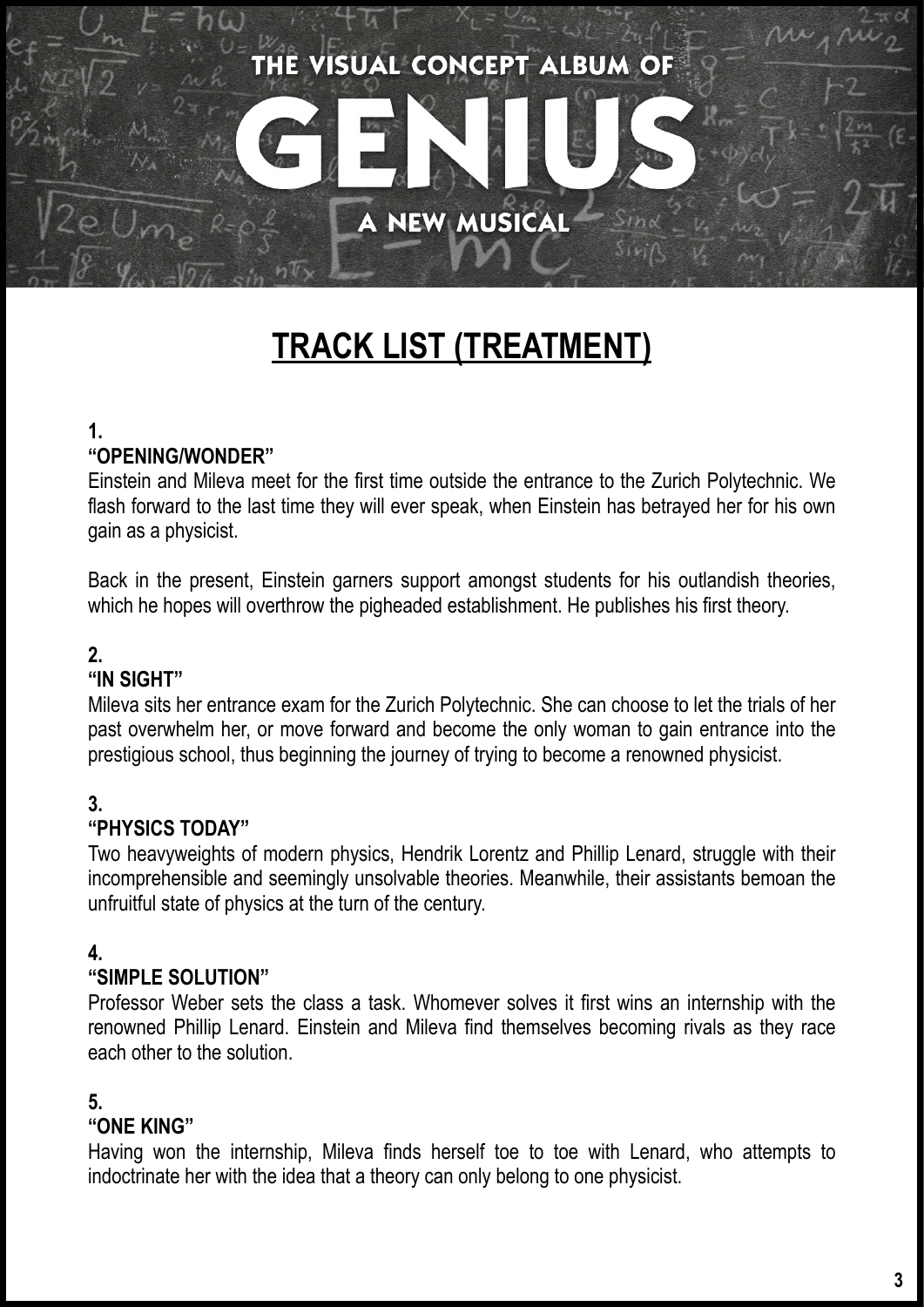

# **TRACK LIST (TREATMENT) (CONT.)**

#### **6.**

#### **"TOGETHER"**

Mileva and Einstein reconcile and promise that they will find the solution for Special Relativity together.

#### **7.**

#### **"SPEED OF LIGHT"**

Einstein has the greatest insight of his life - that time is relative. In a flurry he publishes the paper forgetting to consult with Mileva or mentioning her name.

#### **8.**

#### **"OUT OF THE SHADOWS"**

Mileva discovers that Einstein not only has neglected her work on relativity, but has had an affair with another woman. Distraught she vows to cut ties with him and leave it to history to understand her contribution as a physicist.

#### **9.**

#### **"EXTRA, EXTRA!"**

The press gets wind that Einstein and Lenard are racing to discover the extension of relativity (General Relativity). Fierce debate ensues as the solution to the theory, and the way to prove it, becomes clear.

#### **10.**

#### **"THE VOICE UNHEARD (FINALE)"**

Simultaneously flashing back to the first time Mileva and Einstein met, and forward to Mileva's death and the explosion of the atomic bomb, the all important question is raised: who deserves recognition and are their voices that are lost to history like Mileva's? The audience is impelled to reexamine history and listen to the voices unheard.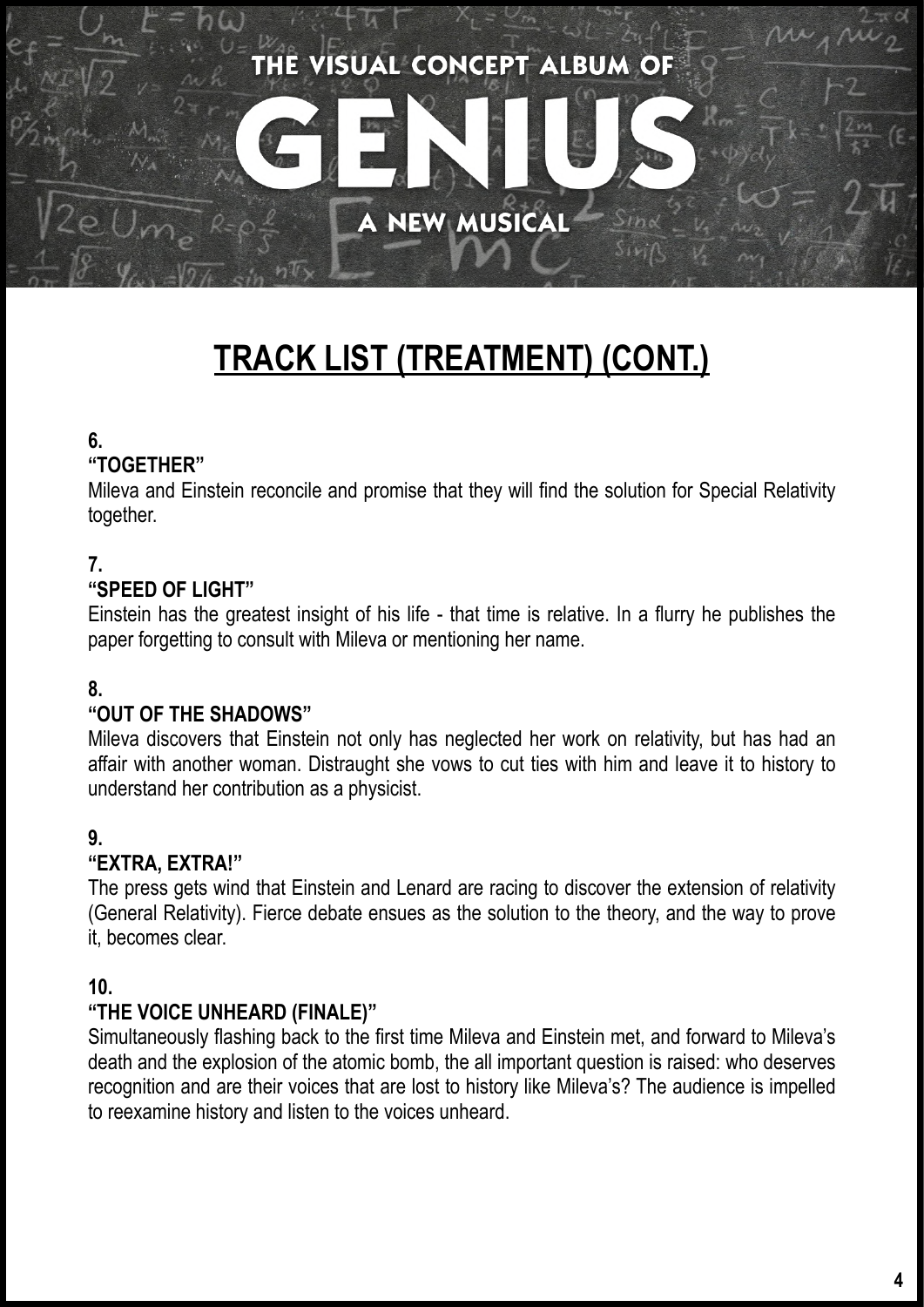

### **DEVELOPMENT HISTORY**

GENIUS, previously titled "Einstein: Master of the Universe", was produced professionally at TheatreWorks in 2016 by RL Productions. It was selected by The Age/Sydney Morning Herald as one of the highlights of 2016 in Australian theatre. It has since been revised and rewritten to create "GENIUS".

Prior to the 2016 production, the initial workshop of the piece was held at the Victorian College of the Arts (VCA) in late 2015, with dramaturgical consultation and feedback from Broadway composer John Bucchino, and Australian Composers, Peter Farnan and Iain Grandage. Then, the show received workshops through the Home Grown Grassroots Initiative, in front of an industry panel led by Chris Mead (dramaturg for the Melbourne Theatre Company).

After the 2016 production, the show was workshopped again at the VCA, via the New Musicals Development Program in 2017, which was directed by Jayde Kirchert (artistic director of Citizen Theatre). Later this year the song "It Starts Again" from the original production will appear on the album *16 Stories*, recorded by the Australian Discovery Orchestra and produced by Broadway Records.

The Visual Concept Album of GENIUS, is the brand new digital production of this piece, that will be presented as animatic videos, with a new cast recording.

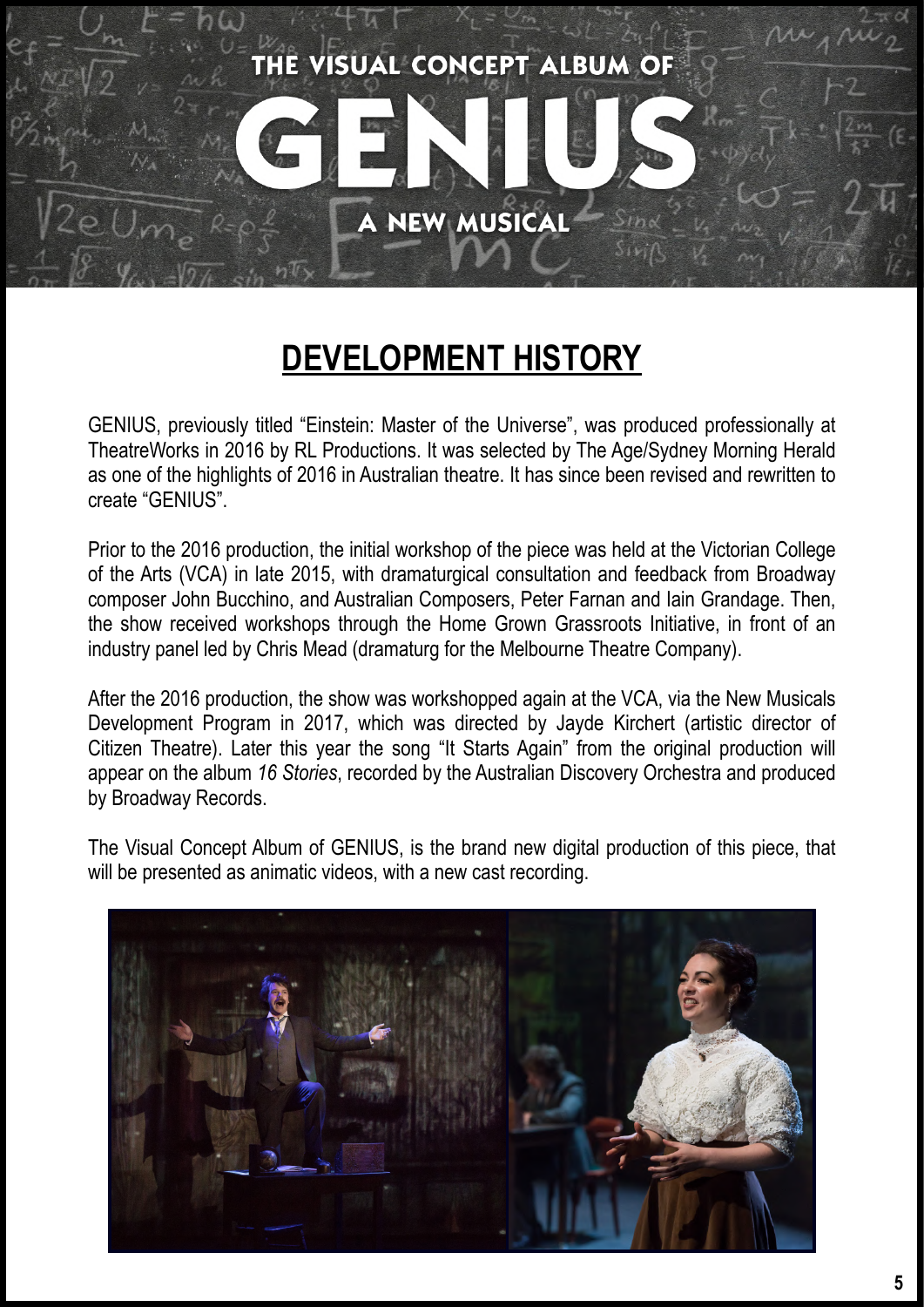### HE VISUAL CONCEPT ALBUM OF

### **REVIEWS**

A NEW MUSICAL



"Jess Newman transforms the life of Albert Einstein into a melodic odyssey. The musical is through-composed, almost verging on operetta, and winningly embraces an eclectic variety of styles: discordant modernist riffs and romantic arias, pure vaudeville and catchy blues numbers, even Gilbert and Sullivan-like patter songs.'



"It's genuinely exciting to see a young composer with such talent."

- Cameron Woodhead, The Age

#### **Simon Parris: Man in Chair**

MUSIC THEATRE, OPERA AND BALLET REVIEWS, NEWS AND VIEWS

"For his first full-length musical, burgeoning young composer Newman has accomplished the rare feat of writing the book, music and lyrics. The almost fully sung-through musical includes a smattering of spoken dialogue (thus avoiding dreary recitative) and includes an impressive range of musical styles in the songs."



"While Newman cleverly unfolds Einstein's most significant discoveries, the focus on his personal life gives the musical it's beating heart" - Simon Parris, Man in Chair

# THE AUSTRALIAN<sup>\*</sup>

"Einstein: Master of the Universe is a good Einstein: Master of the Universe to a spig-<br>old-fashioned musical, romantic and bigold-fashioned musical, formational and<br>hearted. Jess Newman's songs are varied and earted. Jess Newman's songs are various.<br>entertaining...and the clever lyrics are never less than drolly cute."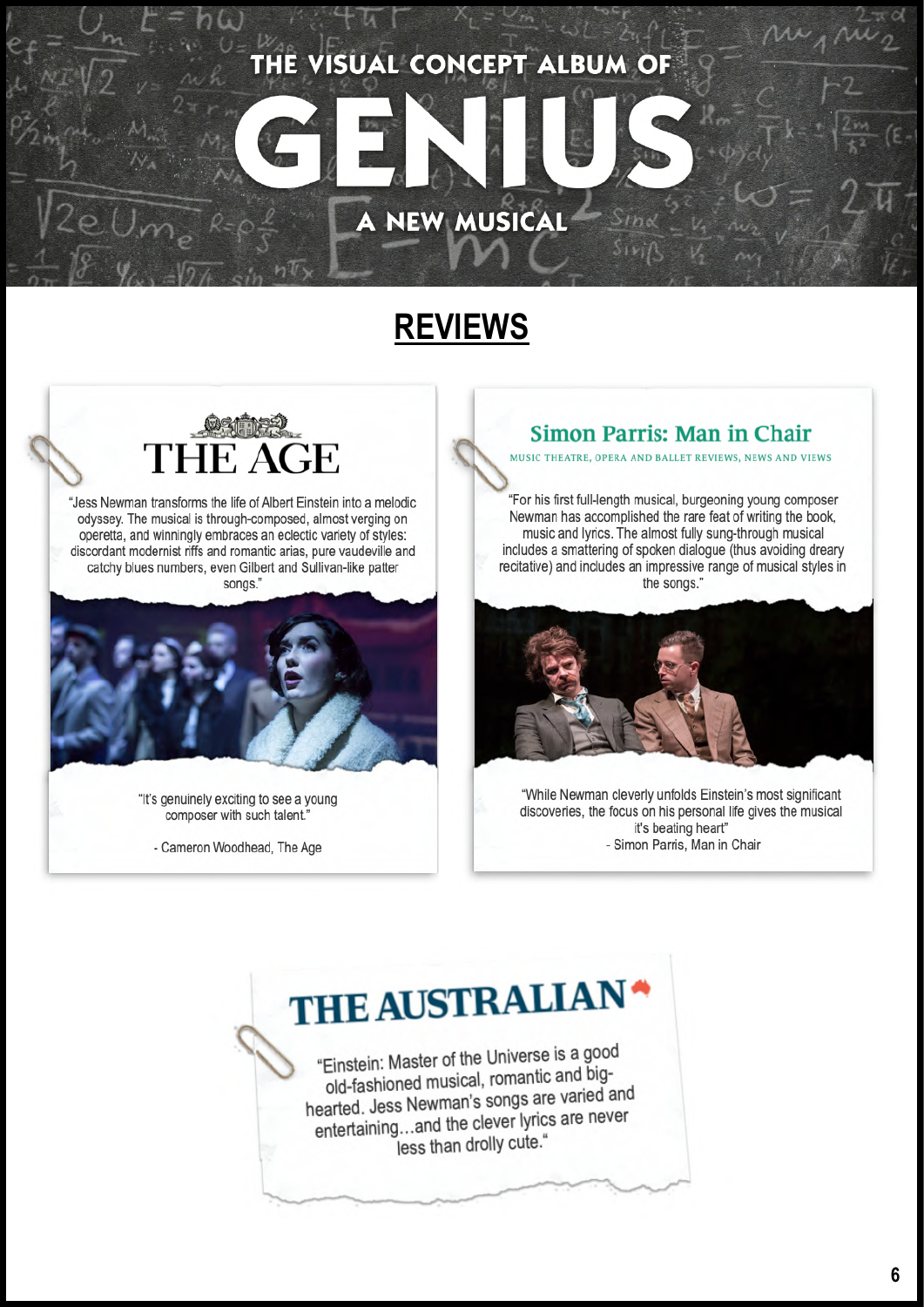



DHB Theatrical Melbourne, Australia

27th August 2020

#### **To whom it may concern;**

DHB Theatrical is thrilled to be producing the visual album of *GENIUS: A New Musical.* DHB was established to produce and develop new works from young industry professionals, in the highest quality and most innovative productions and executions possible. *GENIUS* is the perfect combination of these two missions, as it will set a new precedent for the digital presentation of musical theatre, and the talent and craftsmanship of Jess Newman's music and lyrics will delight and excite audiences of all ages, backgrounds, and identities.

We are extremely grateful for the large amount of support we have already received in the early stages of this production from both notable Australian theatre industry professionals, and internationally based organisations and individuals. We are especially thankful and inspired by the support of Neil Gooding (Neil Gooding Productions), the VASS Theatre Group (Melbourne), Tyran Parke (Victorian College of the Arts), and StageCenta (Canberra). As evidenced by the support we have received so far, we are very confident in *GENIUS'* ability to bring people together, engender and inspire new audiences, and spread success and positivity throughout the industry in this time of unprecedented disruption. In addition to support from the local theatre and arts community, the Australian Institute of Physics has also expressed a passion and interest in involvement with and sharing of the project, due to *GENIUS'* focus on Albert Einstein, his theories, and the retelling of history.

This year has undoubtably thrusted our industry into a digitally focused and revolutionary framework, in which all productions must pivot and adapt. *GENIUS* will lead the way for digital musical theatre storytelling, with its visual animatic focus and ease of access. This is not a production that is 'less than' or in replacement of live theatre, but rather, a unique and entirely independent original execution of theatre, and must be designed and thought of accordingly. Online and digital theatre experiences do not need to be a watered down or simplified execution of an established title, and we hope to inspire more theatrical projects that can be accessed and enjoyed by all communities in any circumstance. This digital experience can also act as the starting point to a pathway of success, gaining momentum and following, and resulting in a fully staged production.

The core creative team working on this production, Jess Newman, Clary Riven, and Isaac Hayward, are each extraordinary talents in their own right, and I cannot wait to see the product of their collaboration, commitment and passion. The success of their previous works are testament to the wonderful things they can and will achieve, and I am so thrilled that DHB Theatrical will be able to offer them this opportunity. Your financial support to *GENIUS* will allow everyone involved to bring their vision, art, and unique experiences into fruition in this engaging format for all to enjoy. An investment in this production is an investment into Australian musical theatre, the creatives careers, and the new digital landscape, which will trickle down to every audience member and inspire them to get involved in the arts and continue to create, explore, experiment, and delight.

Sincerely,

eargille

Dean Gild Producer